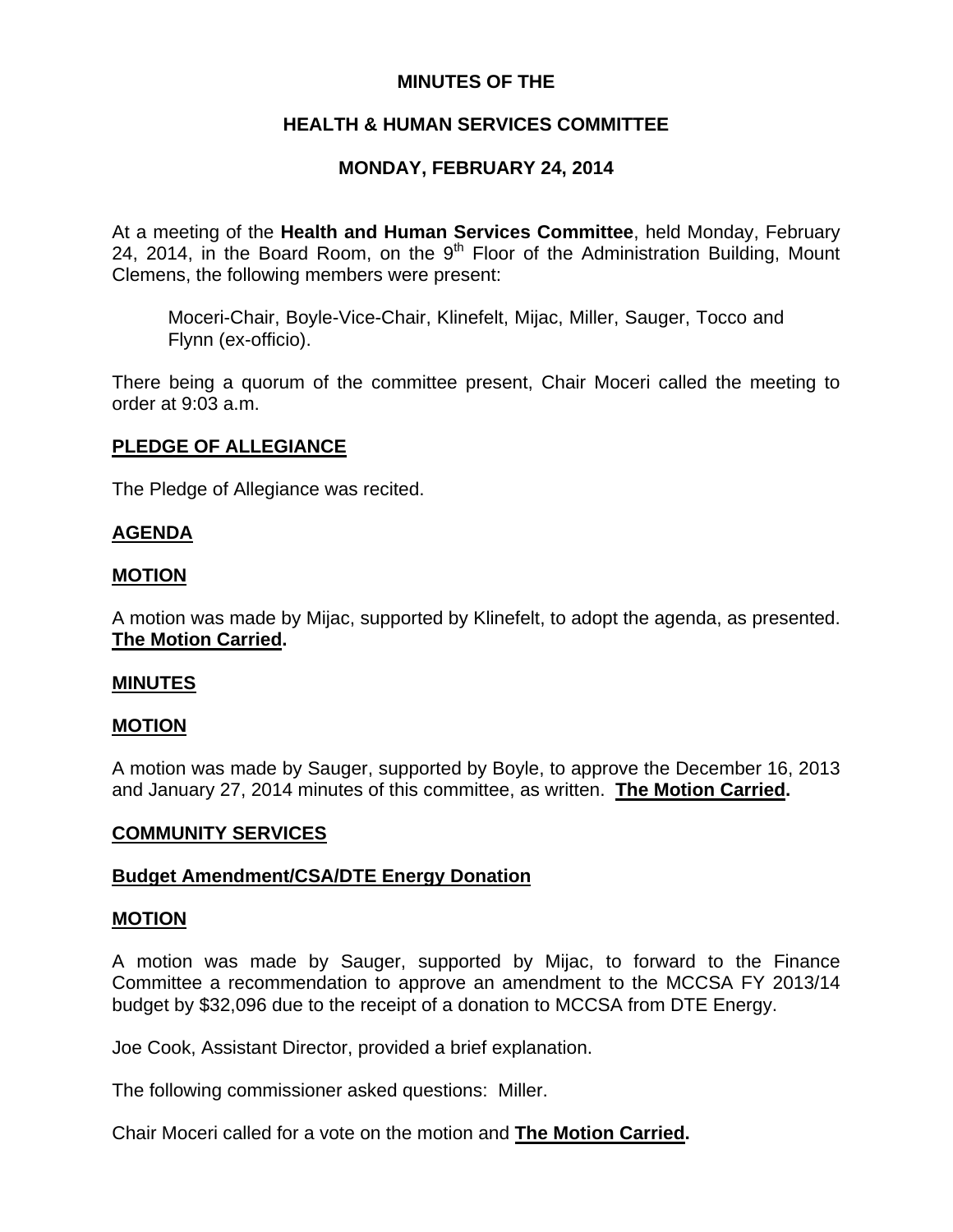# **2012 Macomb HOME Consortium Plan Amendment/CSA**

#### **MOTION**

A motion was made by Klinefelt, supported by Mijac, to forward to the Finance Committee a recommendation to approve the amendment and submittal of the 2012 Macomb HOME Consortium Consolidated Plan to reflect the reallocation of Community Development Block Grant funds received by the Urban County of Macomb in the amount of \$265,908.72 and to reflect the allocation of HOME funds totaling \$981,448 to identified projects.

Stephanie Burgess, Community Development Program Manager**,** summarized the request.

The following commissioners spoke: Klinefelt and Miller.

Chair Moceri called for a vote on the motion and **The Motion Carried.**

### **2013 Macomb HOME Consortium Plan Amendment/CSA**

#### **MOTION**

A motion was made by Tocco, supported by Klinefelt, to forward to the Finance Committee a recommendation to approve the amendment and submittal of the 2013 Macomb HOME Consortium Consolidated Plan to reflect the allocation of Community Development Block Grant funds by the Urban County of Macomb in the amount of \$197,993 and to reflect the allocation of HOME funds totaling \$933,763 to identified projects.

Stephanie Burgess, Community Development Program Manager**,** summarized the request.

The following commissioner asked questions: Moceri.

Chair Moceri called for a vote on the motion and **The Motion Carried.** 

#### **HHS COMMITTEE CHAIR ITEMS**

**Adopt a Resolution Supporting Governor Snyder's Executive Budget Request for \$5 Million for Senior In-Home Services to Make Michigan a "No Wait" State (offered by Moceri)**

#### **COMMITTEE RECOMMENDATION – MOTION**

A motion was made by Tocco, supported by Klinefelt, to recommend that the Board of Commissioners adopt a resolution supporting Governor Snyder's Executive Budget request for \$5 million for senior in-home services to make Michigan a "No Wait" state. **THE MOTION CARRIED.**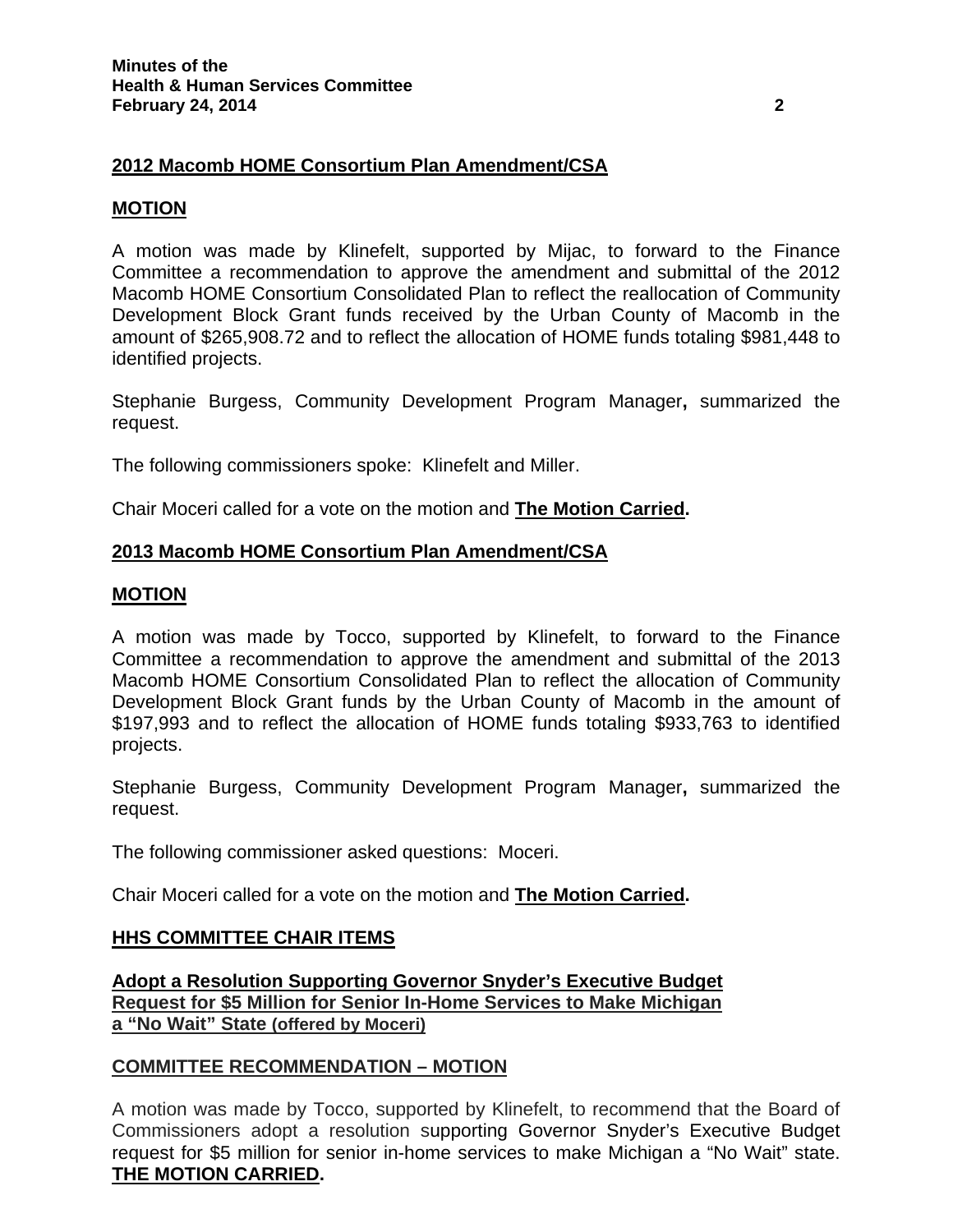# **Adopt a Resolution to Encourage the Michigan Legislature to Declare June "Gun Violence Awareness Month" (offered by Moceri)**

### **COMMITTEE RECOMMENDATION – MOTION**

A motion was made by Tocco, supported by Miller, to recommend that the Board of Commissioners adopt a resolution encouraging the Michigan Legislature to declare June as "Gun Violence Awareness Month."

The following commissioner spoke: Boyle.

Chair Moceri called for a vote on the motion and **THE MOTION CARRIED WITH BOYLE VOTING "NO."**

### **Adopt a Resolution Supporting HB 4478 Which Amends the Michigan Election Law to Allow Physically Disabled Voters Who Have a Difficult Time Making a Mark on a Ballot to Use a Signature Stamp to Vote (offered by Moceri)**

### **COMMITTEE RECOMMENDATION – MOTION**

A motion was made by Tocco, supported by Sauger, to recommend that the Board of Commissioners adopt a resolution supporting HB 4478 which amends the Michigan Election Law to allow physically disabled voters who have a difficult time making a mark on a ballot to use a signature stamp to vote. **THE MOTION CARRIED.** 

#### **Update on Macomb Food Collaborative**

Chair Moceri stated that the Macomb Food Collaborative has formalized its bylaws and recently held the third annual All About Food Conference. She said they are looking for additional members and noted that an application has been provided if commissioners know of any interested individuals.

#### **CORRESPONDENCE**

#### **Correspondence from Gift of Life**

Chair Moceri noted that correspondence was received from Gift of Life in response to questions raised during discussion about the Medical Examiner contract.

### **RFI 02-03-14 Re: Southeast Health Center and Correspondence from Director/Health Officer**

The following commissioners spoke: Boyle, Flynn and Tocco.

# **MOTION**

A motion was made by Miller, supported by Boyle, to receive and file the information provided on RFI 02-03-14 regarding Southeast Health Center. **The Motion Carried.**